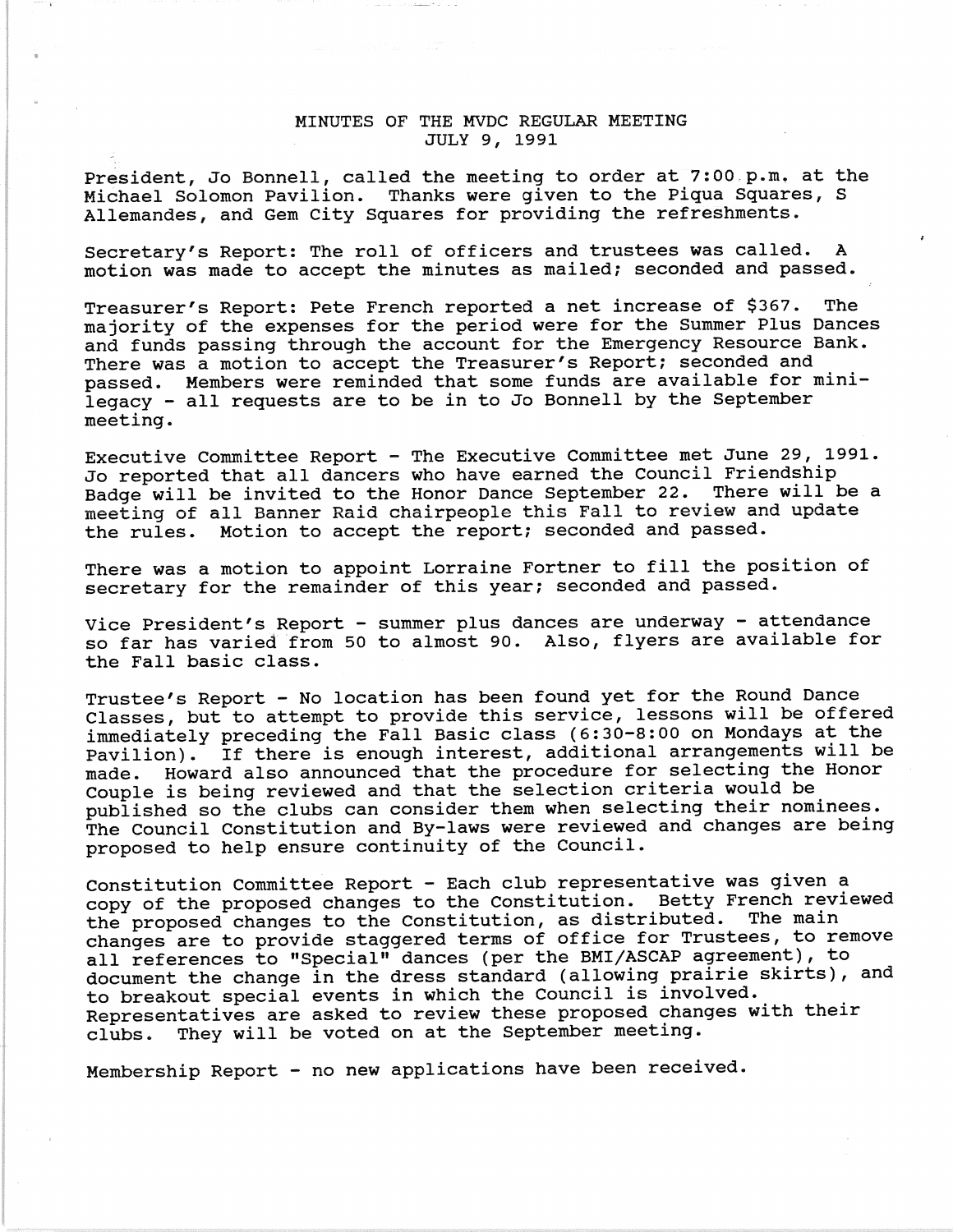MSP Support Committee Report - Requests to have things done at the Pavilion (for example, removing the sides) are to go through Mady D'Aloiso or Clorita Maples. There will be a meeting August 10 for all clubs who regularly dance at the Pavilion to review the cleaning schedule and other plans for the building.

Club Operations Report - Friendship Badges were distributed to 8 clubs.

Sewing Committee - The next clinic will be October 19 from 10-2:30. It will focus on skirts. Flyers are now available. Also, the final square has been received and the Council blanket is complete.

Callers Report - Samples of the BMI/ASCAP license cards were shown so<br>everyone knows what to expect callers to carry/show at dances. Clubs everyone knows what to expect callers to carry/show at dances. were asked to be considerate of new graduates - some of them aren't quite up to speed yet. Also, there is a new caller in the area - Ken Diesburg (236-5612).

Publicity Committee Report - All club representatives were given copies<br>of the schedule of Council demos for the remainder of the summer. David of the schedule of Council demos for the remainder of the summer. Decker reviewed the schedule through September 2. In addition, we will be at Eastwood Park Mountain Days Sunday, Aug. 25 from 2:00-4:00. For the Kettering Holiday-At-Home we will be on the patio to the left of the Government Center Sunday, September 1 from 2:00 to 4:00 or 5:00 - John Hicks will call squares, Stuart Lewis will cue Rounds. On September 2, the Council will be represented in the Holiday-at-Home parade, which begins at 10:00 (participants are to arrive by 9:00). The day will continue with Keith Zimmerman calling squares from 12-2; Mona Cannell calling community dancing from 2-3; Clogging by the Ohio Valley Cloggers from 3-4 and Rounds cued by Stewart Lewis from 4-5.

Newsletter - Schedules of Fall classes were due at this meeting. January - June dance schedules are due no later than the September meeting. Also, please submit change of officer forms as appropriate throughout the year.

Mini-Legacy - October 5 at the Lenox Inn. Be there.

state Convention Report - there were 4023 paid admissions; 4366 registered. Receipts totalled \$51,615; Total Funds \$62,612; Disbursements \$42,318; for a net of \$20,293. There was a motion to set aside \$10,000 for our next state Convention (1995), to donate \$500 to the callers association, and to place the remaining funds in the Council's operating fund; seconded and passed.

Community Relations - The Ambassadors ask that no one copy their dress pattern until they retire it. For those wishing to join the Ambassadors, classes for the new season will begin at the Moraine civic Center, Aug. 1, 7:30-9:30. Mona also reported that the Emergency<br>Resource Bank continues to have a critical need for baby items. The Resource Bank continues to have a critical need for baby items. Dayton Whirl-A-Ways were thanked for their donation of \$145 and the Gem city Squares were thanked for the donations collected at their recent "baby dance". Council donations are still behind last year. Also, there will be another community dance at Burkhardt Center July 13.

**CONTRACTOR**